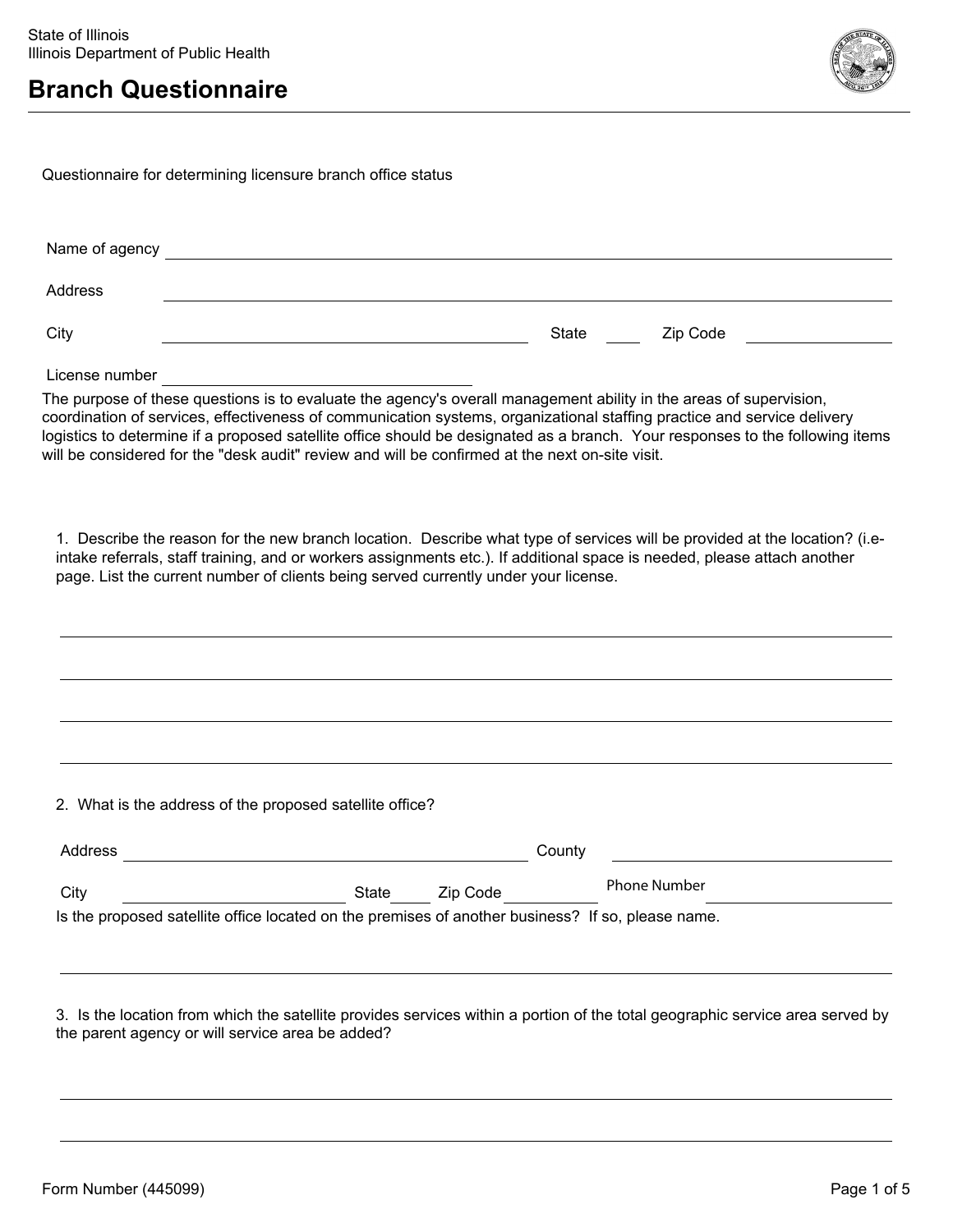

4. What geographic area will be served by the proposed satellite? Is it limited to patients served by a health facility?

5. What is the mileage and estimated travel time between the parent agency office and the satellite office? (Note any unusual road conditions or terrain variations.)

6. What is the staffing pattern (number and type of employees) at the **parent** agency office and **satellite** office? Also list services provided and indicate whether they are provided directly, through a contract or both.

7. Describe how administration is shared between the parent agency and the satellite office.

8. Are the staff at the satellite office employees of the parent agency? If not, please explain.

9. Where will personnel records be maintained and how will payroll be processed for the satellite office?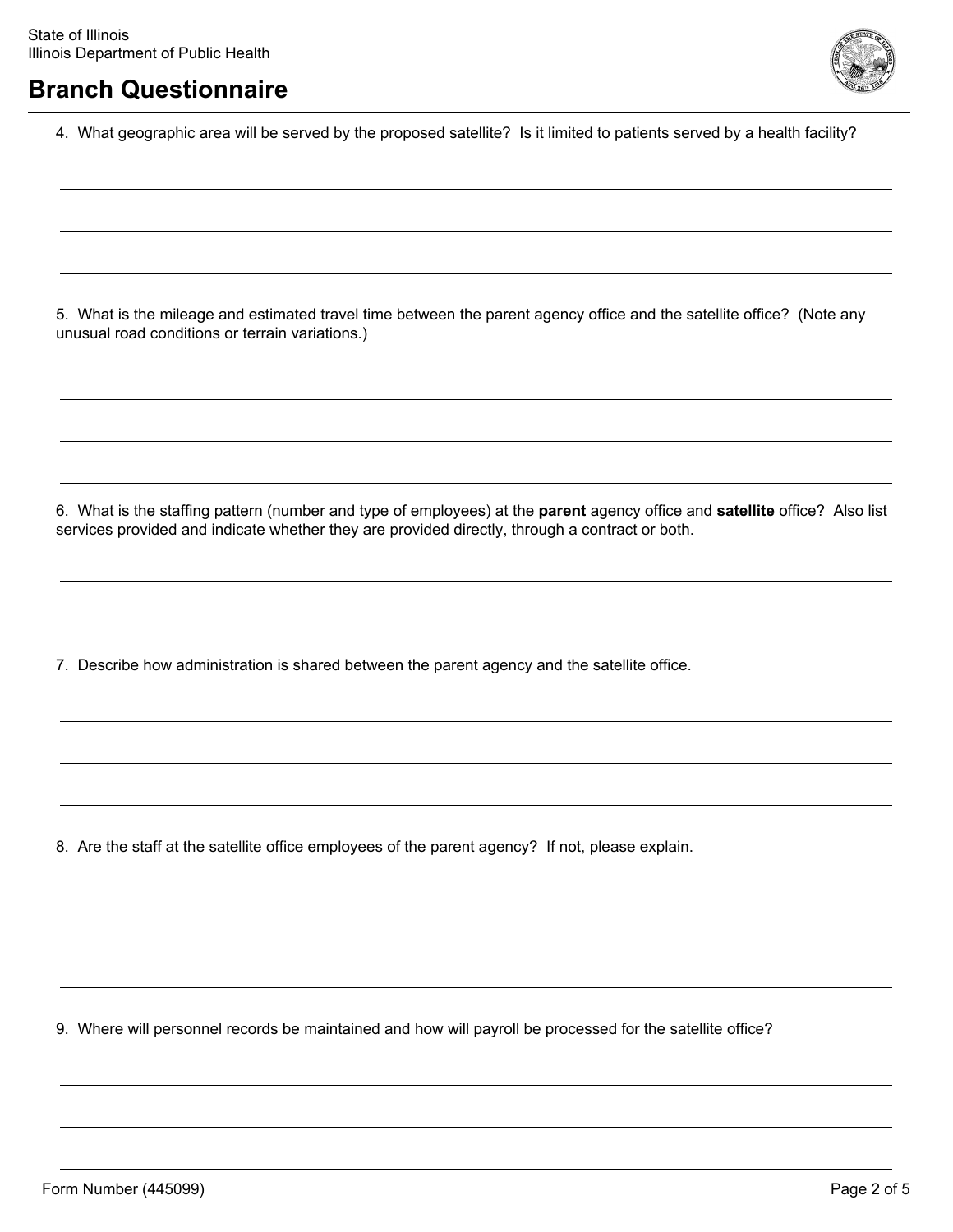

10. Is the direct supervision at the satellite location the same as that at the parent office? Explain.

11. Is a designated supervisor available to the satellite location during all hours of operation?

12. What is the planned frequency of visits by the parent agency to the satellite location?

13. Does your agency provide services under contract with the Illinois Department of Aging (Community Care Program), Department of Human Services( Department of Rehabilitation Services) and or Veterans Affairs? If yes, list the number of clients currently being served under each applicable program.

14. Will patients be accepted and plans of service formulated at the satellite office or at the parent agency office? Describe the process.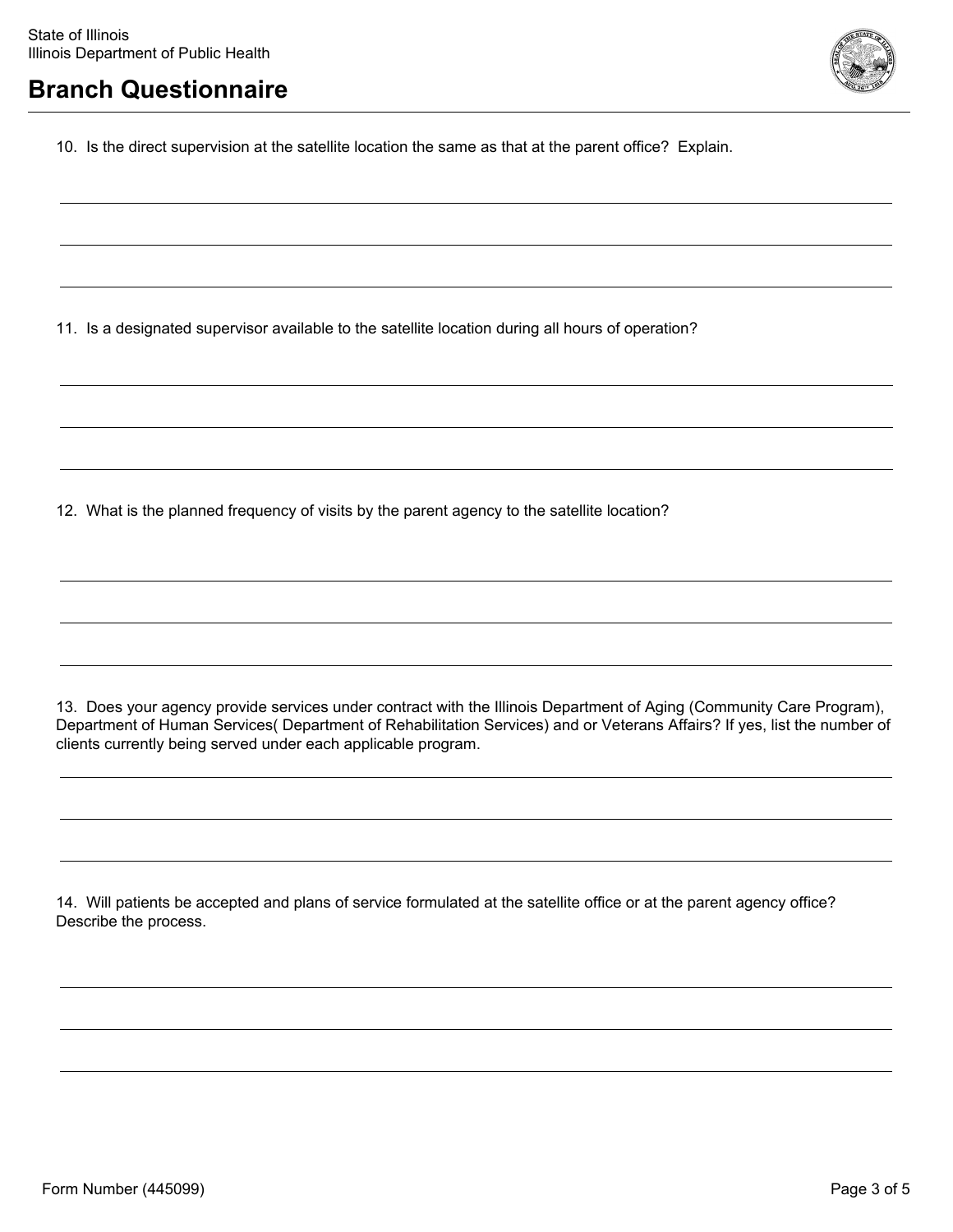15. Where will the client records for the satellite office be maintained?

16. At either or both locations, are client records maintained in accordance with accepted professional standards? Explain.

17. Do the records contain all necessary information to identify the clients and describe the service plan and care rendered? Are the records safe-guarded against loss and unauthorized use? Explain

18. Are the client records for satellite office reviewed by the parent agency? How often?

19. How and who will perform the every 90 day supervisory visit for the clients at the branch location?

20. How will the client billing for care provided from the branch be processed?